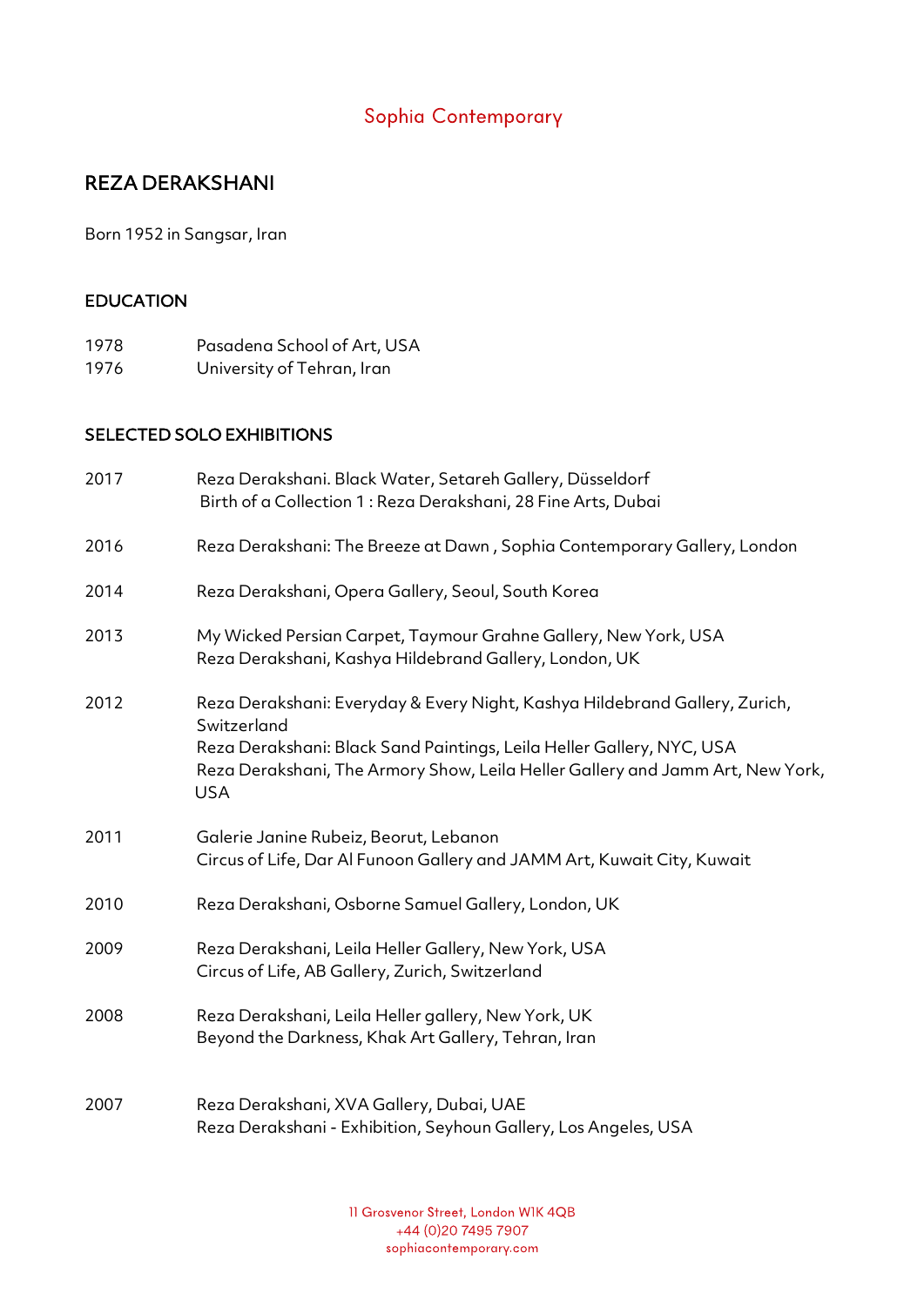| 2005 | Assar Art Gallery, Tehran, Iran                                                 |
|------|---------------------------------------------------------------------------------|
| 2003 | Caterina Pazzi Arte Moderna e Contemporanea, Rome, Italy                        |
| 1994 | Galleria il Punto di Svolta, Rome, Italy<br>Tarrahan Azad Gallery, Tehran, Iran |
| 1993 | Lawson Gallery, Seattle, USA                                                    |
| 1992 | Nour Foundation Gallery, New York, USA                                          |
| 1974 | Seyhoun Gallery, Tehran, Iran                                                   |
| 1971 | Ghandriz Art Gallery, Tehran, Iran                                              |

## SELECTED GROUP EXHIBITIONS

| 2016 | Voyage a Travers l'Iran, Foundation Behnam Bakhtiar                                                                                                                                       |
|------|-------------------------------------------------------------------------------------------------------------------------------------------------------------------------------------------|
| 2013 | Heavenly Paradise, AB gallery, Vienna, Austria<br>Art of Iran, Opera Gallery, Dubai, UAE                                                                                                  |
| 2012 | The Rule and its Exception, Debora Colton Gallery, Houst                                                                                                                                  |
| 2011 | Mah Art Gallery, Tehran, Iran                                                                                                                                                             |
| 2010 | Made in Iran, Opera Gallery, Dubai, UAE<br>Tehran-New York, Leila Heller Gallery, New York, USA                                                                                           |
| 2009 | L'Iran sans frontieres, Galerie Almine Rech Gallery, Paris, France<br>Routes II, Waterhouse and Dodd, London, UK<br>Khosrow and Shirin Series, Dar Al Funoon Gallery, Kuwait City, Kuwait |
| 2008 | Just Paper, Leila Heller Gallery, New York, USA<br>Hope, Focus Art Gallery, Dubai, UAE                                                                                                    |
| 2005 | Mah Art Gallery, Tehran, Iran                                                                                                                                                             |

11 Grosvenor Street, London WIK 4QB +44 (0) 20 7495 7907 sophiacontemporary.com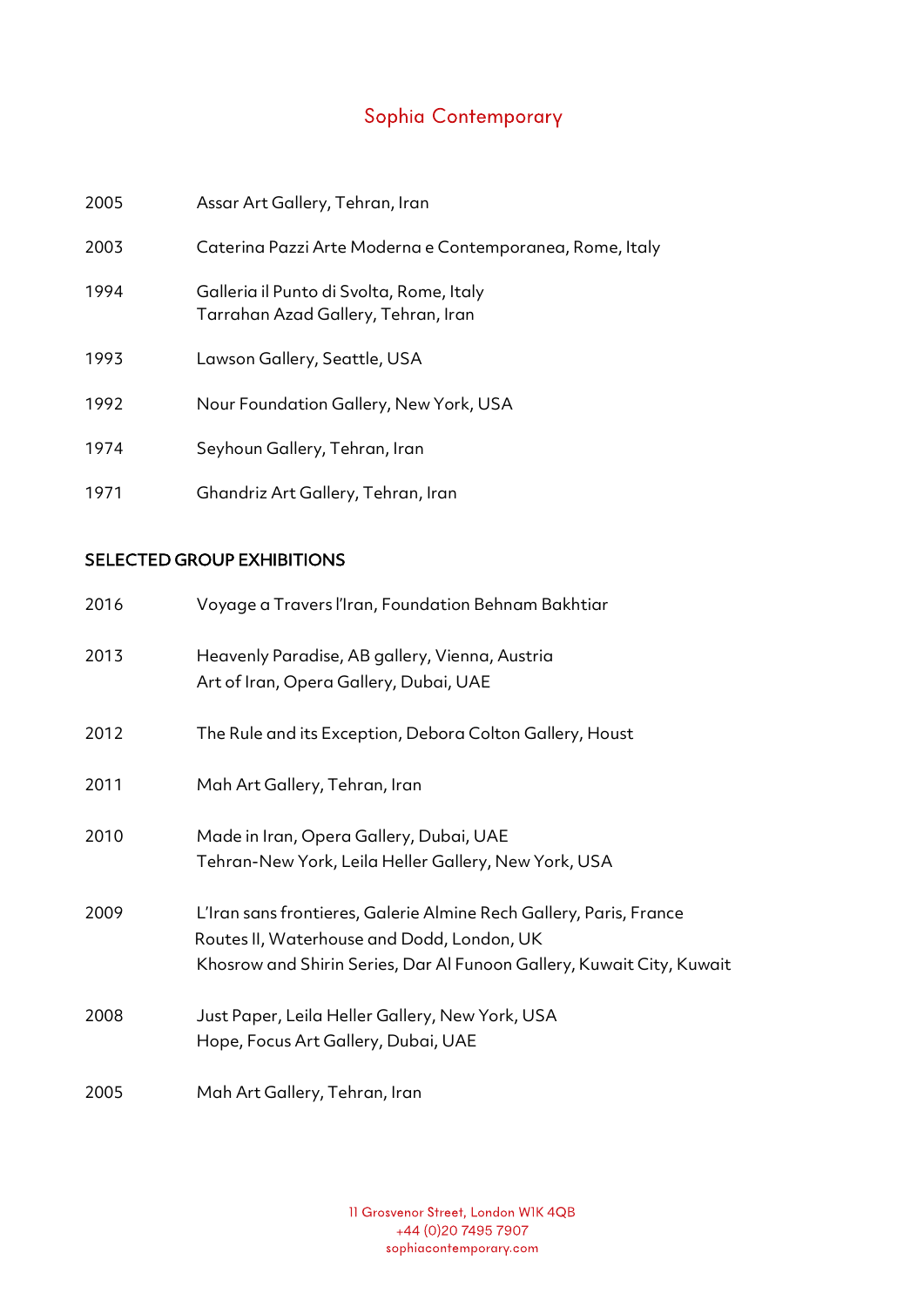| 2003                        | Assie Mennegini Gallery, Rome, Italy                                                                                                                    |  |  |
|-----------------------------|---------------------------------------------------------------------------------------------------------------------------------------------------------|--|--|
| 1979                        | Lorry Dunn's Gallery, Long Beach, USA                                                                                                                   |  |  |
| 1977                        | Thumb Gallery, London, UK                                                                                                                               |  |  |
| 1976                        | Mehr Gallery, Tehran, Iran                                                                                                                              |  |  |
| SELECTED MUSEUM EXHIBITIONS |                                                                                                                                                         |  |  |
| 2016                        | Reza Derakshani - Retrospective, The State Russian Museum, St Petersburg, Russia                                                                        |  |  |
| 2015                        | Shattered Mirror, Shattered Music, Metropolitan Museum, New York, USA                                                                                   |  |  |
| 2013                        | Renoir to Damien Hirst, Seoul Art Center, Seoul, South Korea<br>Reza Derakshani: Retrospective, The Salsali Private Museum, Dubai, UAE                  |  |  |
| 2011                        | Show Off!, The Salsali Private Museum, Dubai, UAE                                                                                                       |  |  |
| 2010                        | Hope!, Palais des Arts et Festivals, Dinard, France                                                                                                     |  |  |
| 2009                        | Iran Inside Out, Chelsea Art Museum, New York, USA                                                                                                      |  |  |
| 2008                        | The Colour of Love, Farhangsara Cultural Centre, Tehran, Iran                                                                                           |  |  |
| 2004                        | Gardens of Iran, Ancient Wisdom - New Vision, Museum of Contemporary Art,<br>Tehran, Iran                                                               |  |  |
| 2003                        | 6th Tehran Contemporary Painting Biennale, Museum of Contemporary Art,<br>Tehran,Iran<br>Reza Derakshani, Niavaran Palace Cultural Centre, Tehran, Iran |  |  |
| 2002                        | Retrospective, House of Artists, Tehran, Iran                                                                                                           |  |  |
| 1976                        | Tehran University Gallery, Tehran, Iran                                                                                                                 |  |  |
| 1995                        | Montclair State University, Montclair, USA                                                                                                              |  |  |
| 1994                        | Anzio City Hall, Anzio, Italy                                                                                                                           |  |  |

11 Grosvenor Street, London WIK 4QB +44 (0) 20 7495 7907 sophiacontemporary.com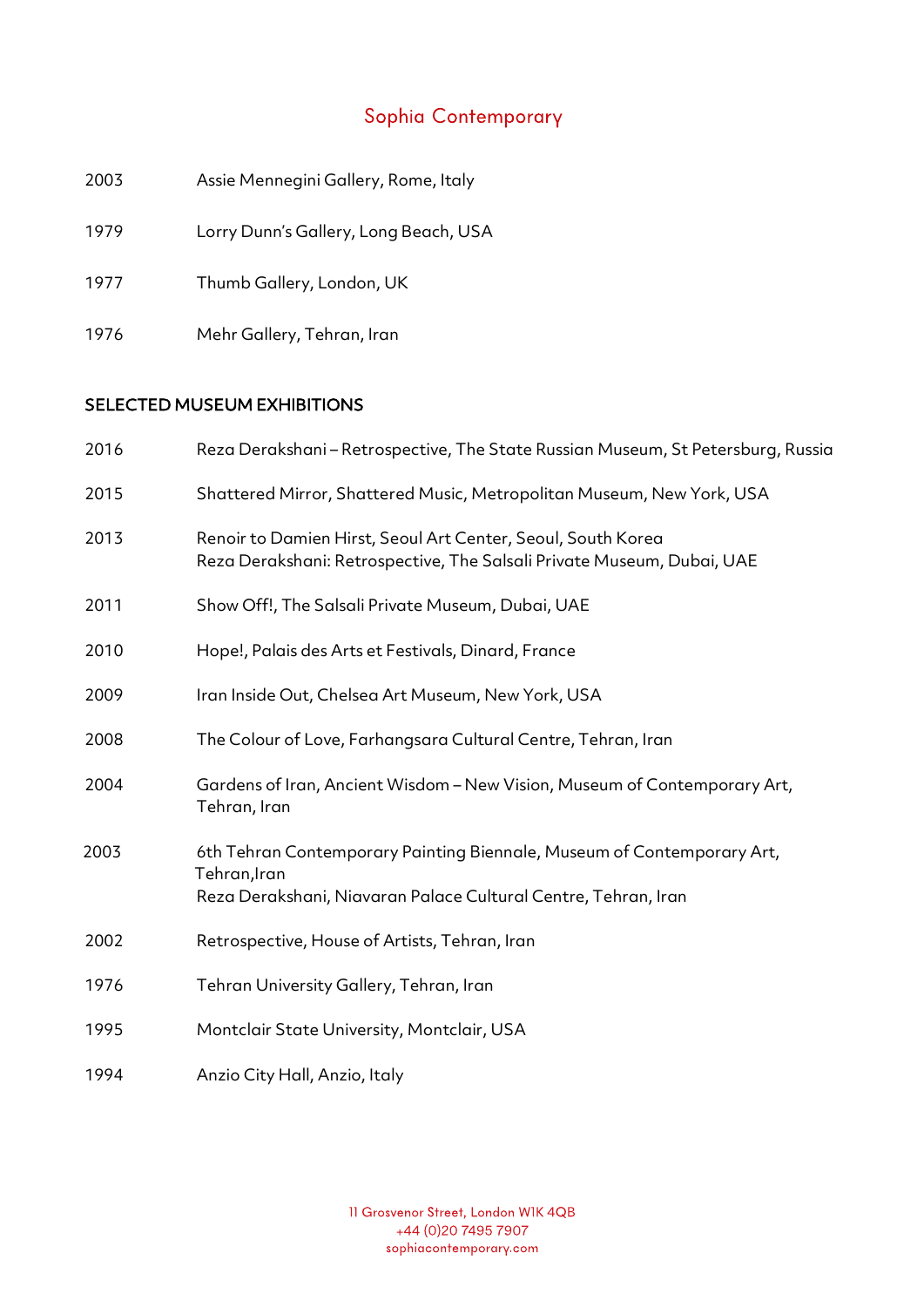## SELECTED PUBLICATIONS

- Reza Derakshani; Selected Works, Preface by Sussan Babaie and Roxana Zand (Patrick Cramer Publisher, Geneva, Switzerland, 2010)

- And Diverse are their Hues, edited by Jonathon Bloom and Sheila Blair (Yale University Press, New Haven, USA, 2012)

- Saeb Eigner, Art of the Middle East: Modern and Contemporary Art of the Arab World and Iran (Merrell, London, UK 2010)

- Hamid Keshmirshekan, Contemporary Iranian Art: New Perspectives (Saqi, London, UK, 2013)
- Silence of the Night, Essay by Negar Azimi (Leila Heller, New York, USA, 2012)
- My Wicked Persian Carpet, essay by Scott Indrisek (Taymour Grahne, New York, USA 2013)

### SELECTED PRIVATE COLLECTIONS

- Collection of Leon Black, New York, USA
- Collection of Sam Bardaouil, New York, USA
- Collection of Mohammed Afkhami, New York, USA
- Collection of Saeb Eigner, London, UK
- Collection of Sting and Trudie Styler, London, UK
- Collection of Athena Andreadis, London, UK
- Collection of Maryam Eisler, London, UK
- Collection of Marjaneh Halati, London, UK
- Collection of Vladimir Tsarenkov, London, UK
- Collection of Manijeh Khazaneh, Ca, USA
- Collection of Roshanak Varasteh, Paris, France
- Weng Fine Art Collection, Germany
- Collection of Mr and Mrs Lancillotti, Italy
- Collection of Roger Federer, Zurich, Switzerland
- Collection of Bruno Thomas Sinniger, Liechtenstein
- Collection of The Royal Family of Abu-Dhabi, UAE
- Collection of Sheikh Zayed Ben Soltan ben Nahyan, Abu Dhabi, UAE
- Farjam Collection, Dubai, UAE
- Salsali Collection at Salsali Private Museum, Dubai, UAE
- Collection of Mr and Mrs Harandi, Dubai, UAE
- Collection of Sheikha Paola Al-Sabah, Kuwait
- Collection of Fereydoun Ave, Tehran, Iran

11 Grosvenor Street, London WIK 4QB +44 (0) 20 7495 7907 sophiacontemporary.com